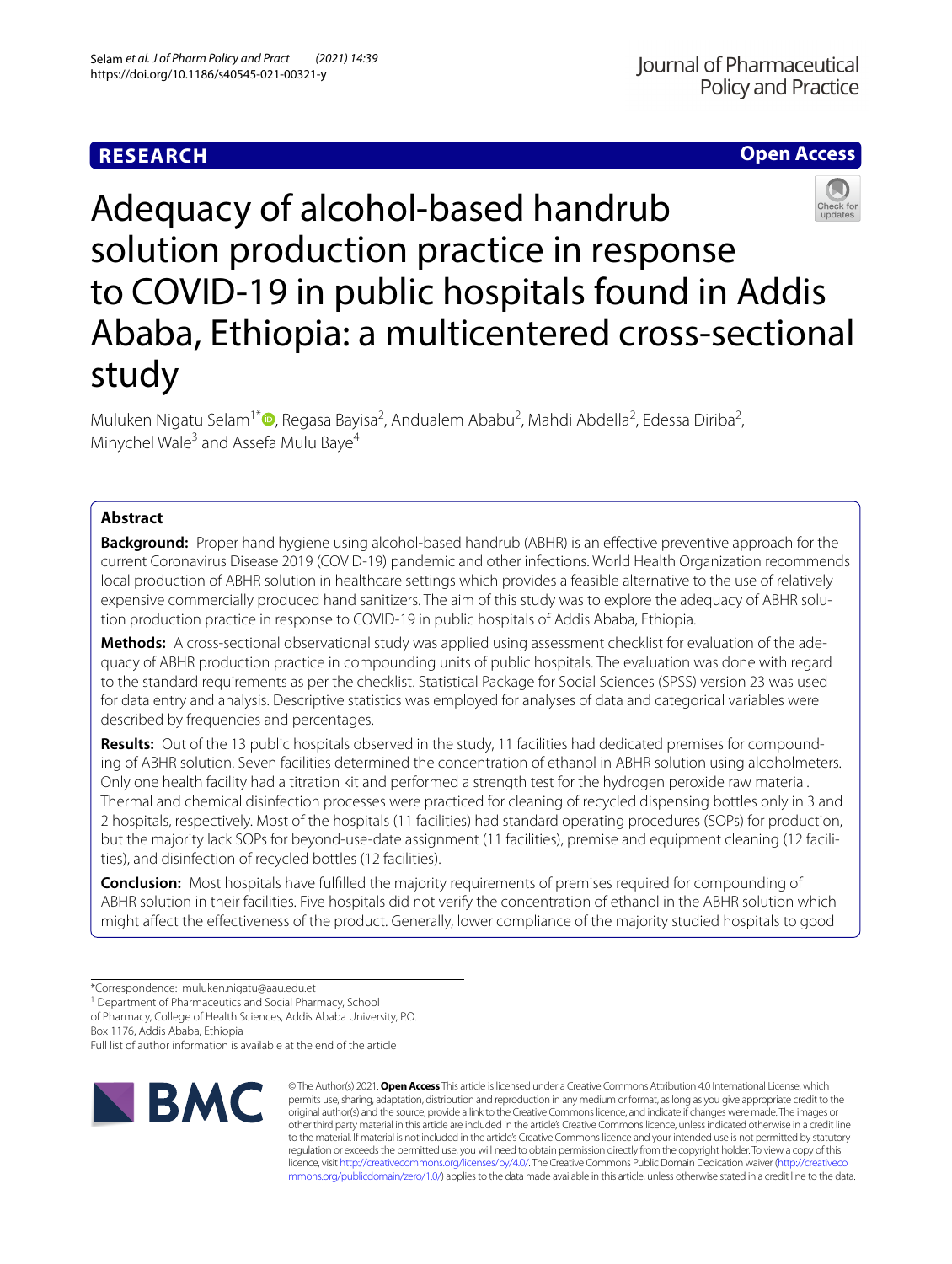compounding practice was observed during ABHR solution production especially for product preparation, quality control, and documentation.

**Keywords:** ABHR, COVID-19, Compounding, Hospitals, Quality, Documentation

#### **Introduction**

The emergence of the COVID-19 (Coronavirus Disease-2019) pandemic has risen to be a signifcant global public health concern. Globally, a total of 80,228,249 confrmed COVID-19 cases, and 1,756,998 deaths were reported afecting over 200 countries as of 25 December 2020. It is an infectious disease caused by severe acute respiratory syndrome coronavirus 2 (SARS-CoV-2) [[1,](#page-8-0) [2](#page-8-1)]. On March 2020, Ethiopia registered the frst Coronavirus Disease-2019 (COVID-19) case [\[3](#page-8-2)]. As of December 25, 2020, Ethiopia has reported a total of 121,880 confrmed COVID-19 cases and 1,897 deaths [[1\]](#page-8-0).

Among the suggested measures for prevention of the rapidly spreading COVID-19 and other healthcare-associated infections (HCAIs), hand hygiene is the simplest, efective, and least expensive one. Given the dangers imposed by this disease, proper hand hygiene through handwashing or use of hand sanitizer has been emphasized as it is the cornerstone of good infection prevention and control practice  $[4-7]$  $[4-7]$ . Choosing the appropriate method of hand decontamination is necessary which depends on several factors. In many developing countries where access to handwashing facilities is limited due to a shortage of infrastructure and insufficient water sources, alcohol-based hand rub (ABHR) offers a viable alternative [\[8,](#page-8-5) [9](#page-8-6)].

Using ABHR for hand hygiene in healthcare settings is recommended by the World Health Organization (WHO) because of the broad antimicrobial spectrum (including SARS-CoV-2), rapid antimicrobial efect, easy availability at the point of care, good skin tolerance, and general acceptability to health professionals [[5](#page-8-7), [10–](#page-8-8)[12](#page-8-9)]. Most efective alcohol-based formulations contain 60% to 95% of alcohol that denatures microbial proteins and inactivates viruses [[6,](#page-8-10) [13\]](#page-8-11). Evidences show that the introduction of ABHR is associated with a higher hand-hygiene compliance rate [\[14](#page-8-12)–[16\]](#page-8-13). However, problems of availability and afordability limit the use of such ABHR products in low- and middle-income countries (LMICs)  $[17, 18]$  $[17, 18]$  $[17, 18]$  $[17, 18]$  $[17, 18]$ . Therefore, local production of WHO-recommended ABHR formulations provides a feasible alternative to the use of relatively expensive, commercially produced ABHR products, particularly for LMICs [[6,](#page-8-10) [8,](#page-8-5) [19](#page-8-16)]. A cost analysis from a case study conducted in Rwanda revealed a 71% fnancial savings when producing in-house ABHR rather than a commercially bought sanitizer [[7\]](#page-8-4). Promoted globally by the WHO since 2010, local production has been adopted in some healthcare facilities as the preferred means of providing ABHR for their staff at the point of care [[20–](#page-8-17)[23\]](#page-8-18). Due to the contagious nature of COVID-19, extensive use of hand disinfectants is observed globally for the prevention of its transmission [[2](#page-8-1)].

To handle the spread of COVID-19, urgent and collaborative work is required by countries especially from healthcare organizations as the pandemic severely afected the supply chain including hand sanitizers availability [\[24](#page-8-19), [25\]](#page-8-20). Ethiopia is capacitating the healthcare system since the COVID-19 pandemics [[26](#page-8-21)]. Initiated by the Ethiopian Ministry of Health, some hospitals in the country have started the production of ABHR solution in response to COVID-19 to meet their demand and beyond.

The process of facility-based ABHR production is quite simple and the WHO guide to local ABHR production provides a clear outline of materials required, methodology, and recommendations for the best outcome [[20\]](#page-8-17). While the preparation of ABHR solution seems simple, understanding the basics of compounding non-sterile preparations and adhering to good compounding practice (GCP) is important to produce safe, efective and quality products capable of preventing the transmission of COVID-19 and other HCAIs.

Even though the in-house production of ABHR benefts the health facilities from the consistent supply point of view, such practice is challenged with a lack of the production expertise, equipment needed to assure quality control, and fnance for procuring the needed amount of raw materials [[9](#page-8-6)].

The compounding of ABHR in healthcare facilities should be practiced in a manner that keeps product quality and safety of compounding personnel. Noncompliance with the standard of practice during ABHR production may have undesirable consequences such as compromising product efficacy and exposing the compounding personnel at risk. Evaluation of the adherence of ABHR production practice to standard requirements for the preparation of non-sterile products is suggested [\[21\]](#page-8-22). So, the current observational study aimed at evaluation of the adequacy of ABHR solution production practice at public hospitals in reference to the requirements.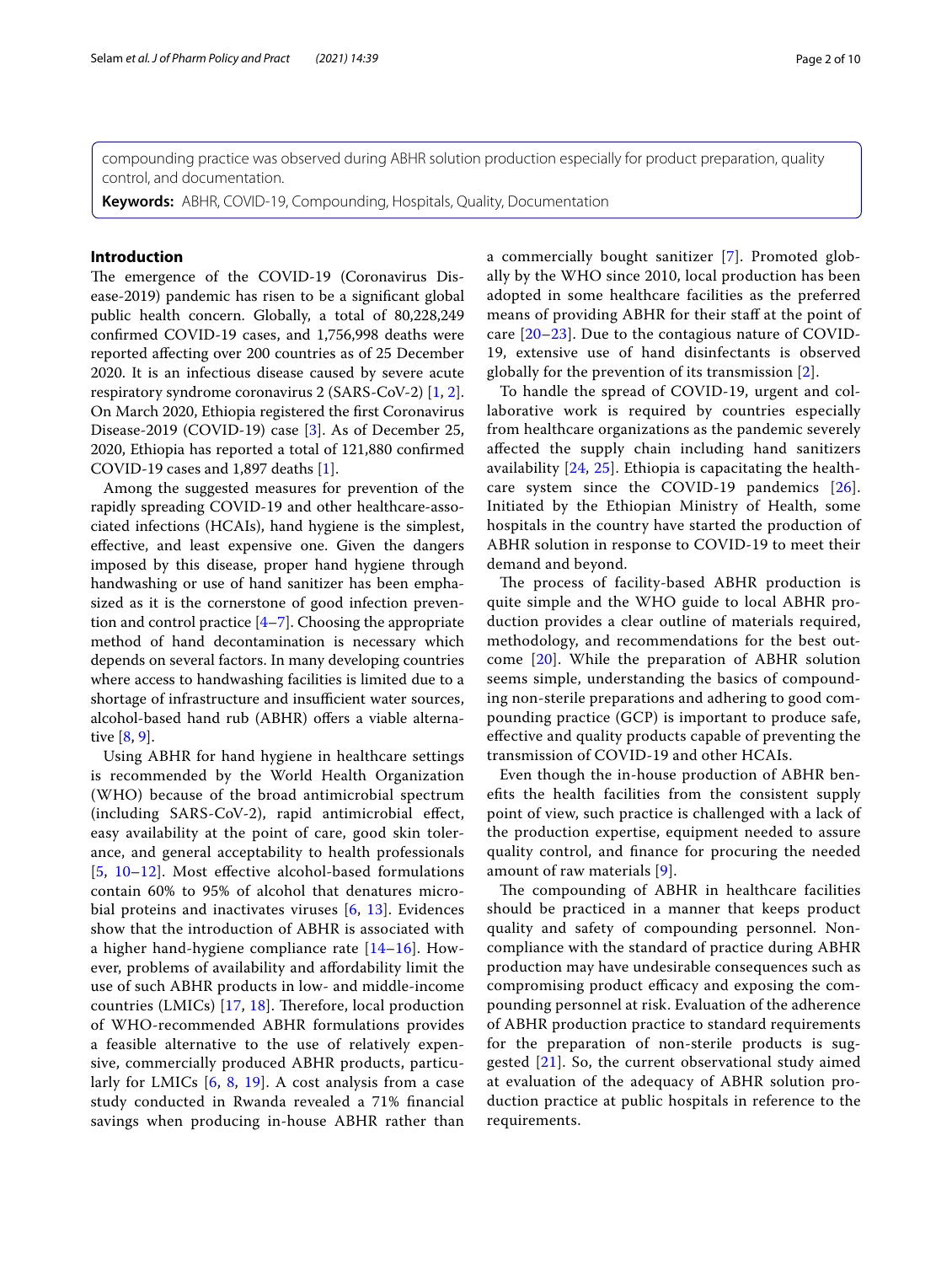### **Methods**

#### **Study setting and period**

This study was conducted from May  $11-26$ , 2020 in all 13 public hospitals found in Addis Ababa, Ethiopia. The list of hospitals included in this study is indicated in Table [1.](#page-2-0)

#### **Study design**

A single-time, unannounced observation-based crosssectional study was used. The assessment checklist was developed by adopting different standard sources [[20](#page-8-17), [27](#page-8-23)–[33\]](#page-9-0).

#### **Eligibility criteria**

Public hospitals that started ABHR solution production were included in the study.

#### **Sample size and sampling technique**

A purposive sampling technique was used. All public hospitals having ABHR solution production unit were included in the study to assess the adequacy of their ABHR solution production practice.

#### **Data collection instrument**

The ABHR production units of the hospitals were observed to evaluate the adequacy ABHR solutions production practice to the standard requirements as per the checklist (Additional file [1](#page-7-0)) which was developed following standard guidelines including WHO, Ministry of Health-Ethiopia SOP for ABHR solution production and others [[20](#page-8-17), [27](#page-8-23)–[33\]](#page-9-0).

The observation checklist consisted of closed-ended items on the adequacy of compounding and storage premises, the compounding process, quality control (QC) activities, hygiene and sanitation; and activities recording and reporting system.

#### **Data collection process and quality assurance**

The observers were senior pharmacists trained by expert pharmacists. The selection of data collectors was based on the educational level and experience in ABHR solution production. The training was given to 6 data collectors and 2 supervisors about the objectives of the study and the process of the data collection for 2 days. Strict supervision by the principal investigators was conducted during data collection; meanwhile, any doubts in the checklist were clarifed. A pretest was conducted at Adama Hospital Medical College.

#### **Data analysis**

Before entry, data were coded, checked for completeness, and accuracy. Then the data were entered and analyzed using Statistical Package for Social Sciences (SPSS) version 23. Descriptive statistics was employed for analyses of data. Categorical variables were described by frequencies and percentages.

#### **Results**

Among the 13 public hospitals in Addis Ababa considered for this survey, 12 were observed at the time of ABHR solution production and the production was interrupted in one hospital.

#### **Compounding premise**

Of the public hospitals included in the study, 11 had dedicated premises for compounding of ABHR solution and other hospital-based non-sterile preparations like dermatological products (Table [2\)](#page-3-0). Regarding the suitability of the compounding premises, most were properly designed in terms of location (11 hospitals), space (11 hospitals), and room ventilation (12 hospitals).

#### **Compounding process**

Twelve hospitals were engaged in the production of ABHR solution during the period of observation.

| S.N.           | Name of the hospitals                                                                        | S.N. | Name of the hospitals                                       |
|----------------|----------------------------------------------------------------------------------------------|------|-------------------------------------------------------------|
|                | Tikur Anbessa Specialized Hospital (TASH)                                                    | 8    | Tirunesh Beijing Hospital (TBH)                             |
| $\mathcal{L}$  | St Paul Hospital Millennium Medical College (SPHMMC)                                         |      | Gandhi Memorial Hospital (GMH)                              |
| 3              | All African Leprosy, Tuberculosis Rehabilitation and Training Centre 10<br>Hospital (ALERTH) |      | Zewditu Memorial Hospital (ZMH)                             |
| $\overline{4}$ | Eka Kotebe General Hospital (EKGH)                                                           |      | Addis Ababa Burn, Emergency and Trauma<br>Hospital (AABETH) |
| 5              | St Peter Specialized Hospital (SPSH)                                                         | 12   | Amanuel Mental Specialized Hospital (AMSH)                  |
| 6              | Minellik II Referral Hospital (MRH)                                                          | 13   | Ras Desta Damtew Memorial Hospital (RDDMH)                  |
|                | Yekatit 12 Hospital Medical College (YHMC)                                                   |      |                                                             |

<span id="page-2-0"></span>**Table 1** List of public hospitals included in the study

*ABHR* alcohol-based handrub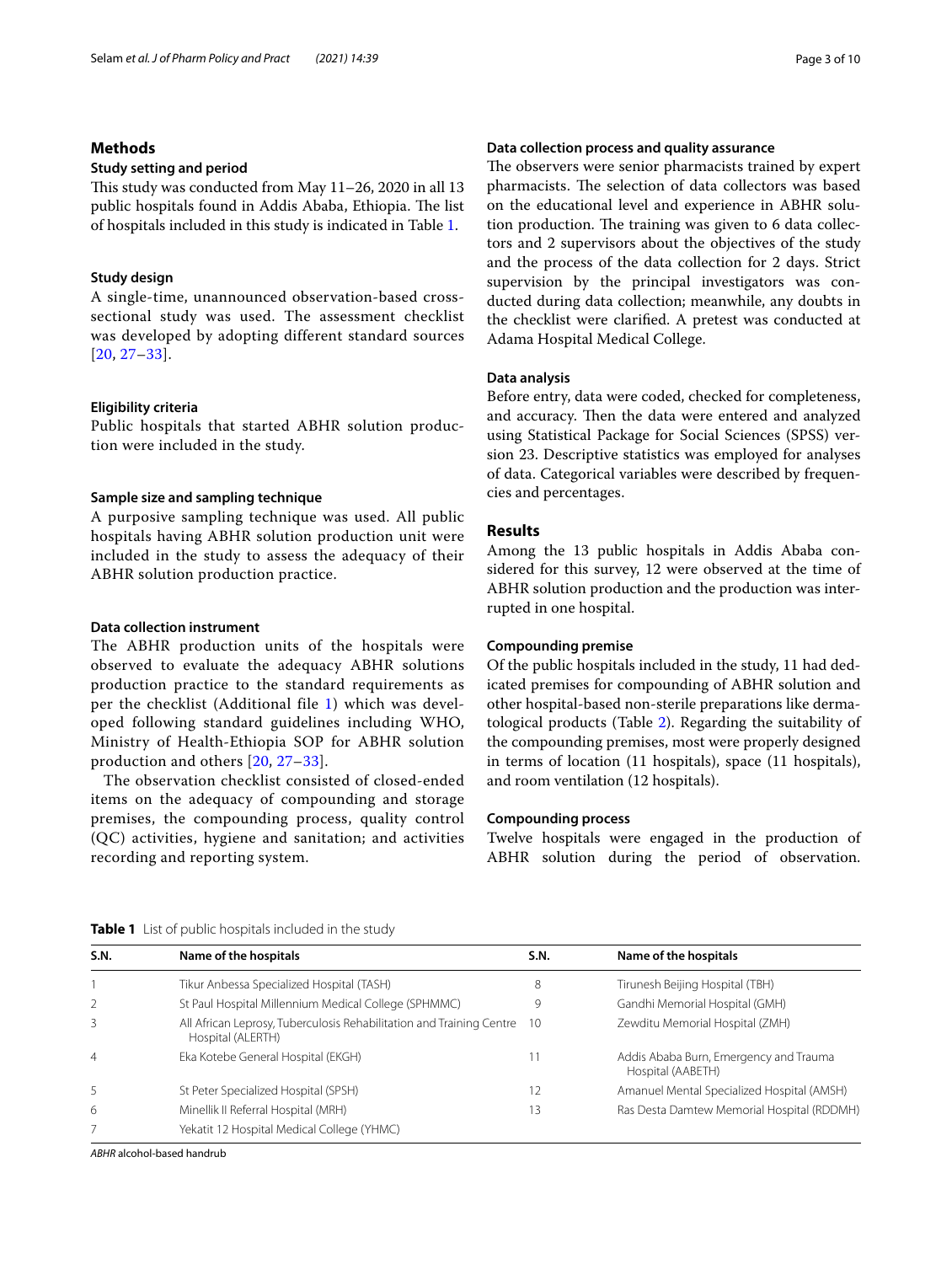<span id="page-3-0"></span>**Table 2** Adequacy of compounding premise for the production of ABHR solution in study hospitals

| Parameter                                             | Observation |             |
|-------------------------------------------------------|-------------|-------------|
|                                                       | Yes (%)     | No (%)      |
| Dedicated compounding room is available               | 11 (84.6%)  | 2 (15.4%)   |
| Compounding room is properly located                  | 11 (84.6%)  | 2 (15.4%)   |
| Compounding room is well ventilated                   | 12 (92.3%)  | $1(7.7\%)$  |
| Compounding room has adequate light                   | 10 (76.9%)  | $3(23.1\%)$ |
| Compounding room is protected from direct<br>sunlight | 11 (84.6%)  | 2 (15.4%)   |
| Compounding room has enough space                     | 11 (84.6%)  | 2(15.4%)    |
| ARHR alcohol-based bandrub                            |             |             |

<span id="page-3-1"></span>**Table 3** Compounding activities during the production of ABHR solution in study hospitals

| Compounding activity/process                     | Observation |             |
|--------------------------------------------------|-------------|-------------|
|                                                  | Yes (%)     | No (%)      |
| The expiry dates of raw materials are checked    | 8 (66.7%)   | 4 (33.3%)   |
| The strength of raw materials is checked         | 8 (66.7%)   | 4 (33.3%)   |
| The quantities of each ingredient are calculated | 10 (83.3%)  | 2(16.7%)    |
| The quantity of each ingredient is measured      | 11 (91.7%)  | 1(8.3%)     |
| Mixing order is proper                           | 10 (83.3%)  | 2(16.7%)    |
| Mixing is done in divided dose                   | $3(25.0\%)$ | $9(75.0\%)$ |
| Compounding process is online                    | $6(50.0\%)$ | $6(50.0\%)$ |

*ABHR* alcohol-based handrub

Compounding personnel in some facilities did not check the expiry dates (4 hospitals) and strength (4 hospitals) of the starting chemicals from the labels before commencing the mixing operations (Table [3\)](#page-3-1). To the actual compounding of ABHR solutions, the order of ingredients' incorporation into the mixing vessel was properly followed by the majority hospitals (10 facilities), but only compounding personnel in three hospitals were mixing the solutions in divided doses.

#### **Quality control**

Six of the 13 facilities had alcoholmeters to evaluate the concentration of alcohol at the study facilities. One health facility had a titration kit to determine the strength of hydrogen peroxide  $(H_2O_2)$ . Table [4](#page-3-2) shows the different quality control activities performed in 12 of the survey hospitals by excluding TBH where the ABHR solution production was interrupted during the study period. The alcohol strength was determined in six hospitals for the starting (raw) ethanol and in 7 hospitals for the ABHR solution. Only one hospital performed  $H_2O_2$  raw material strength determination but none of the hospitals were determining the strength of  $H_2O_2$  for the ABHR solution. Other observed quality control activities include a physical inspection of the ABHR solution (7 hospitals), checking the integrity of packaging (7 hospitals), and checking the legibility of labeling information and its comprehensiveness (7 hospitals).

#### **Storage premise and condition**

A separate storage room was available for raw materials (6 hospitals) and the ready-to-use ABHR solution (7 hospitals). In the majority of hospitals these raw materials were stored in cool and dry places (11 facilities) and in a way protected from direct sunlight (12 facilities). In 11 of the observed hospitals the bottles flled with ABHR solution were quarantined for 72 h before dispatch. The details of storage premise and condition are indicated in Table [5](#page-4-0).

#### **Hygiene and sanitation**

The compounding personnel hygienic conditions and sanitation measures were observed in those hospitals compounding ABHR solution during the survey (12 facilities) (Table [6\)](#page-4-1). Handwashing was practiced before

<span id="page-3-2"></span>**Table 4** Adequacy of quality control activities for the production of ABHR solution in study hospitals

| <b>Quality control activities</b>                                                                     | Observation |             |
|-------------------------------------------------------------------------------------------------------|-------------|-------------|
|                                                                                                       | Yes $(\% )$ | No (%)      |
| Raw ethanol is tested for strength                                                                    | $6(50.0\%)$ | $6(50.0\%)$ |
| Ethanol strength for the ABHR solution is determined                                                  | 7(58.3%)    | 5 (41.7%)   |
| Strength for H <sub>2</sub> O <sub>2</sub> raw material is determined                                 | $1(8.3\%)$  | 11 (91.7%)  |
| ABHR solution is tested for $H_2O_2$ strength                                                         | $0(0.0\%)$  | 12 (100.0%) |
| ABHR solution is physically inspected                                                                 | 7(58.3%)    | 5 (41.7%)   |
| ABHR solution dispenser is checked for the integrity of packaging                                     | 7 (58.3%)   | 5(41.7%)    |
| ABHR solution dispenser label is checked for its legibility and comprehensiveness of informa-<br>tion | 7(58.3%)    | 5 (41.7%)   |

*ABHR* alcohol-based handrub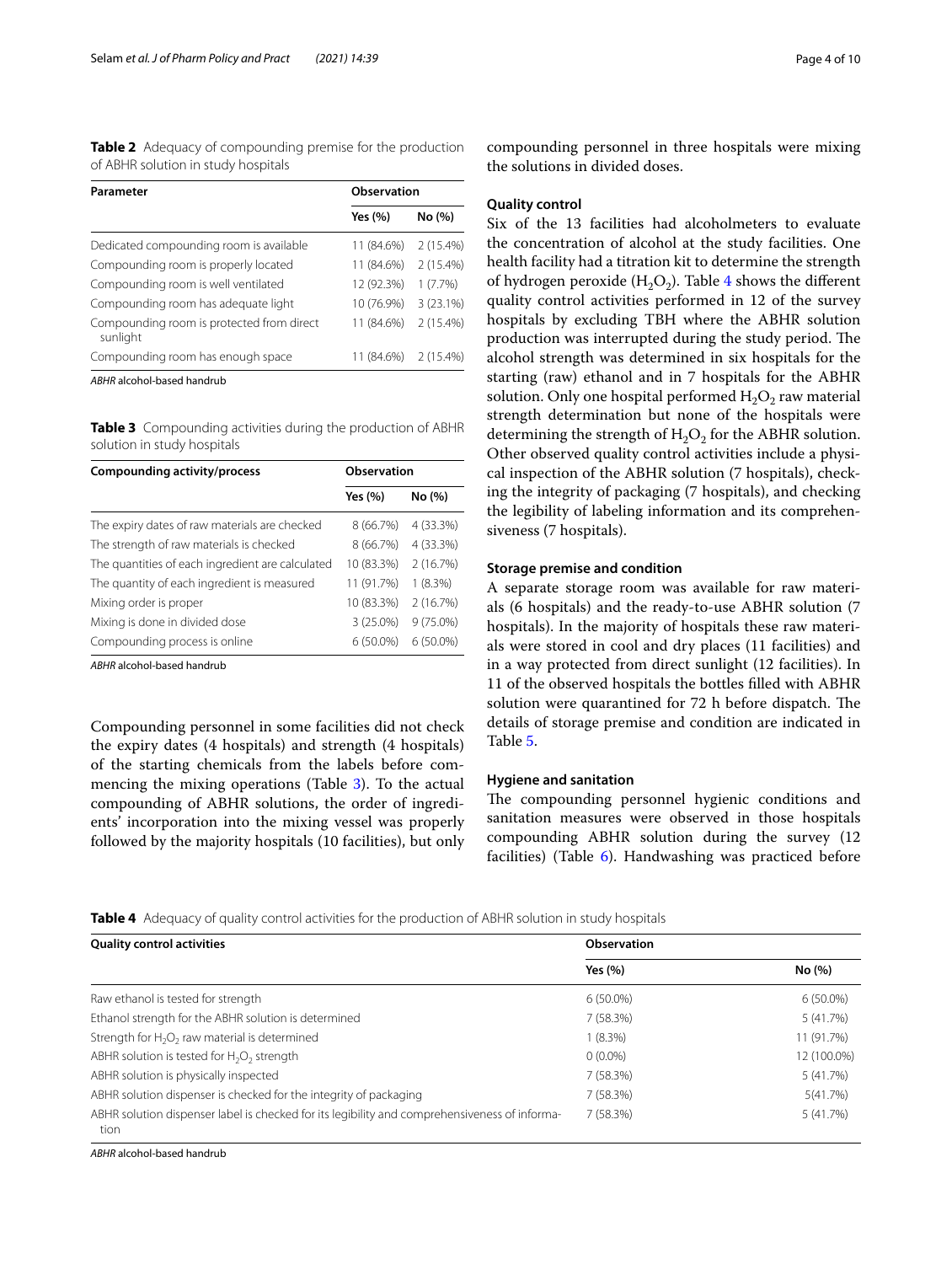#### <span id="page-4-0"></span>**Table 5** Adequacy of storage premises and condition for the production of ABHR solution in study hospitals

| Parameter                                                            | Observation |             |
|----------------------------------------------------------------------|-------------|-------------|
|                                                                      | Yes (%)     | No (%)      |
| Separate storage room is available for raw materials                 | 6(46.2%)    | 7 (53.8%)   |
| Raw materials are stored in cool and dry place                       | 11 (84.6%)  | $2(15.4\%)$ |
| Raw materials are stored in a way protected from direct sunlight     | 12 (92.3%)  | $1(7.7\%)$  |
| Separate storage room is available for the finished ABHR products    | 7 (53.8%)   | 6(46.2%)    |
| ABHR solution is stored in cool and dry place                        | 12 (92.3%)  | $1(7.7\%)$  |
| Finished products are stored in a way protected from direct sunlight | 11 (84.6%)  | $2(15.4\%)$ |
| Ready-to-use ABHR solution is quarantined for 72 h before dispatched | 11(84.6%)   | $2(15.4\%)$ |

*ABHR* alcohol-based handrub

<span id="page-4-1"></span>**Table 6** Personal hygiene and sanitation practice during ABHR solution production and quality control in study hospitals

| Parameter                                                                 | Observation |             |
|---------------------------------------------------------------------------|-------------|-------------|
|                                                                           | Yes $(% )$  | No (%)      |
| Personnel washed their hands before starting the compounding process      | 8 (69.2%)   | 4 (30.8%)   |
| There is proper attire system during production                           | 10 (84.6%)  | $2(15.4\%)$ |
| There is proper attire system during QC ( $N = 9$ )                       | 5(55.5%)    | 4 (45.5%)   |
| Compounding area is cleaned properly before and after operation           | 11 (92.3%)  | $1(7.7\%)$  |
| There is dust bin for holding wastage materials (gloves, face mask, etc.) | 12 (100%)   | $0(0.0\%)$  |
| All production and QC equipment are cleaned after use                     | $9(76.9\%)$ | 3(23.1%)    |
| Recycle packaging bottles are cleaned by simple washing of empty bottles  | $6(50.0\%)$ | $6(50.0\%)$ |
| Recycle packaging bottles are thermally disinfected                       | $3(25.0\%)$ | $9(75.0\%)$ |
| Recycle packaging bottles are cleaned by chemical disinfection            | $2(15.4\%)$ | 10 (84.6%)  |

*ABHR* alcohol-based handrub, *QC* quality control

starting the compounding process in 8 hospitals. Donning of the required personal protective equipment by compounding personnel was observed in 10 hospitals. Before and after the production of the ABHR solution, the compounding area and premise were properly cleaned in 11 hospitals, and production equipment were cleaned in 9 hospitals. All health facilities reused the bottles for dispensing of the product. The dispensing bottles were reflled after thermally disinfected (3 hospitals) and chemical disinfection processes (2 hospitals).

#### **Documentation**

Most of the hospitals had standard operating procedures (SOPs) for production (11 facilities) and distribution records for the dispensed products (11 facilities). Among the least available documents in the health facilities were beyond-use-date (BUD) assigning SOP (2 facilities), safety and precaution measures guidelines (2 facilities), SOP for premise and equipment cleaning (1 facility), and SOP for disinfection of recycled bottles (1 facility). The availability of documents for ABHR solution production and QC is indicated in Table [7](#page-5-0).

#### **Comparison of hospitals for documentation and quality control activities**

Comparison among the studied hospitals was made for document availability and QC activities during ABHR production (Fig. [1](#page-5-1)). TASH had scored the maximum QC activities for the evaluated parameters (scored 6/7) whereas YHMC, AABETH, ZMH, and RDDMH had fulflled none of the activities (scored 0/7). Concerning document availability, ALERTH had majority of them (7/8) compared to others and GMH and RDDMH had scored the minimum value (1/8).

#### **Discussion**

All hospitals were compounding ABHR solution as per one of the WHO formulation, which contains 80% v/v ethanol as an active agent and  $H_2O_2$ , glycerol, and water are the other ingredients [[20\]](#page-8-17).

One of the key requirements for compounding services in health facilities is the establishment of a dedicated premise. The compounding room should have adequate space and equipment. Additionally, compounding rooms should be designed in such a way to have proper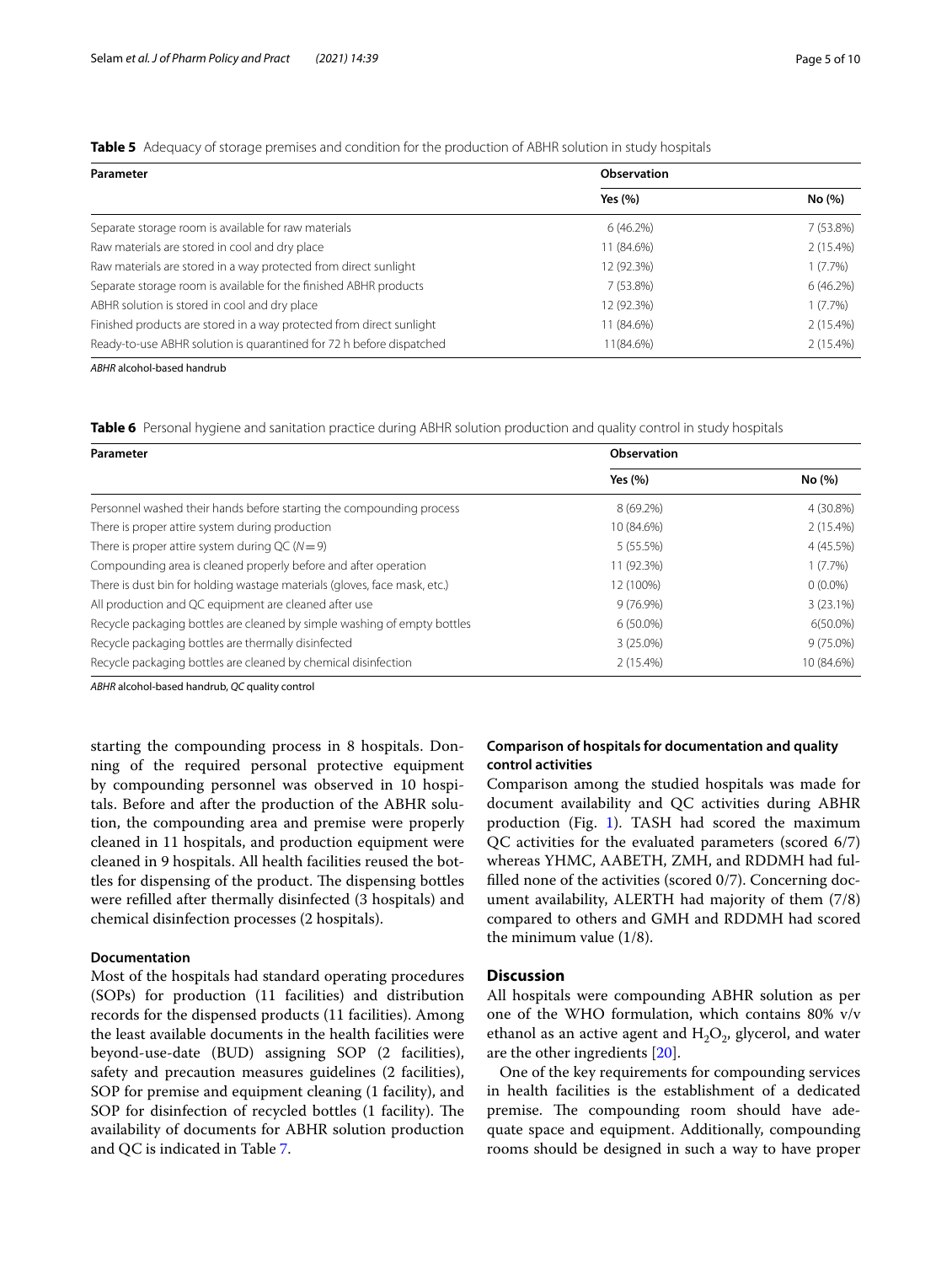#### <span id="page-5-0"></span>**Table 7** Documents availability for ABHR solution production in study hospitals

| Document type                                 | Observation   |                   |  |
|-----------------------------------------------|---------------|-------------------|--|
|                                               | Available (%) | Not available (%) |  |
| SOP for production                            | 11 (84.6%)    | $2(15.4\%)$       |  |
| Master formulation record (MFR)               | 5(38.5%)      | 8 (61.5%)         |  |
| SOP for QC operation                          | 4 (30.8%)     | $9(69.2\%)$       |  |
| SOP for assigning of BUD                      | $2(15.4\%)$   | 11 (84.6%)        |  |
| SOP for cleaning of premises and equipment    | $1(7.7\%)$    | 12 (92.3%)        |  |
| SOP for disinfection of recycled bottles      | $1(7.7\%)$    | 12 (92.3%)        |  |
| Distribution records for ABHR solution        | 11 (84.6%)    | $2(15.4\%)$       |  |
| Guidelines for safety and precaution measures | $2(15.4\%)$   | 11 (84.6%)        |  |

*ABHR* alcohol-based handrub, *QC* quality control



<span id="page-5-1"></span>ventilation, light, and protection from direct sunlight to preserve products and provide comfort for operators [[28–](#page-8-24)[30](#page-8-25)]. ABHR should be prepared in a room fulflling the above requirements. From the current study, it was observed that most hospitals (11 facilities) had premises dedicated to compounding of non-sterile preparations including ABHR solutions and the rest were working in temporarily provided rooms.

The site of compounding rooms in the majority hospitals (84.6%) was found to be appropriate since it is not closer to high traffic area rooms (like outpatient department, patient waiting rooms, etc.) and away from sources of ignition (like heat sources and electric motors). Such a proper location is recommended for preparing good quality products and protected from contamination of any type and accidental fre hazard since ethanol is fammable [[30,](#page-8-25) [33\]](#page-9-0). Regarding space, the majority hospitals  $(84.6%)$  had met the minimum 9 m<sup>2</sup> floor space set as a requirement by Ethiopian Food and Drug Authority (EFDA) (formerly known as Drug Administration and Control Authority (DACA)) for compounding rooms [[27\]](#page-8-23). Most hospitals' compounding premises were also found to be well ventilated  $(92.3%)$  through a sufficient number of windows, well lighted (76.9%), and protect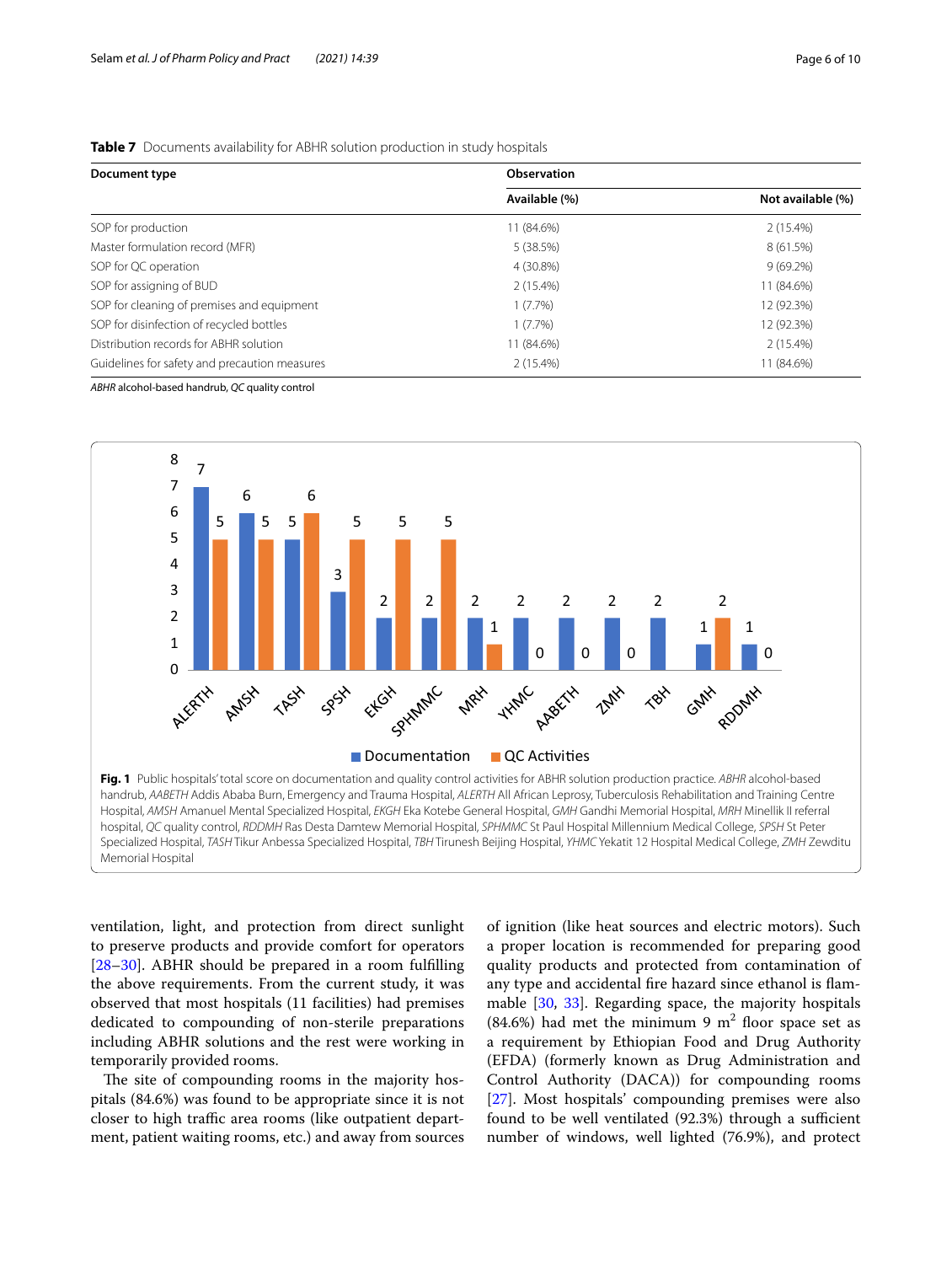materials from undue exposure to direct sunlight (84.6%). Such building requirements for compounding premises are also indicated in diferent sources [[28](#page-8-24)[–30](#page-8-25)]. Few hospitals shall make their compounding facilities suit for its purpose by taking measures starting from minor actions of covering of windows to protect rooms from direct sunlight entrance and installing lights up to a major action of changing the premise.

WHO has created relatively simple formulation recipes for the production of ABHR solution in healthcare facilities especially found in LMICs [\[20](#page-8-17)]. Despite this, the production should be done as per GCP to make safe, efective, and quality products. Before starting the mixing of ingredients, the raw ingredients should be checked for their identity, labeled strength, and shelf life. Such preparatory stages of compounding are desired for the prevention of unintentional use of expired or diferent chemicals that may afect the health of users or compounding personnel since some chemicals are incompatible and toxic. At the time of observation, compounding personnel in the majority hospitals were checking the labels of  $H_2O_2$ and glycerol containers for strength (66.7%) and shelf life (66.7%) before measuring the required quantity for compounding. Mix-ups of chemicals can occur especially in facilities where compounding of other types of preparations are in place. Regardless of the variety of preparations, careful checking of raw materials' labels should be a habit of compounding personnel for every batch. In all hospitals, ethanol was taken from large containers (capacity of  $\geq$  500 L) with claimed strength of 96% v/v but not labeled.

Compounding personnel in most facilities (91.7%) measured the required amount of ingredients using measuring cylinders and beakers after taking the initial strengths of ingredients and fnal volume of ABHR solution into consideration to prepare products as per WHO's recommendation [\[20\]](#page-8-17). In one facility, the glycerol and  $H_2O_2$  was added to the mixing container by noting their containers labeled quantity but not measured. Measuring the required quantity of each ingredient is required as there may be a variation of fll volume from containers of chemicals. The mixing of ingredients shall be in such a way that glycerol is added in between other ingredients' addition. This is applied by considering the viscous nature of glycerol to get all ingredients mixed easily. Compounding personnel in most study facilities (83.3%) mixed ingredients following the recommended mixing order [\[20](#page-8-17)]. Although the ingredients used to prepare the ABHR solution are miscible with one another, they should be incorporated portion by portion in multistage with vigorous mixing between each addition to ensure a homogeneous mixture [[34](#page-9-1)], but this was practiced in few hospitals (25.0%). Compounding personnel in half of the hospitals (50.0%) were conducting activities of ABHR preparations in a logical order. This was done by assigning spaces in the compounding room and carrying out activities (measuring of ingredients, mixing, flling, labeling, etc.) in a sequential and orderly manner that avoids crowding of table's space with equipment, chemicals, packaging, and labeling materials. Such orderly placement and activities are important to avoid congestion, to minimize the risks of confusion and contamination, and to prevent mix-ups among components, containers, labels, in-process materials, and fnished products [[29\]](#page-8-26).

Quality assurance and quality control tests are necessary to ensure that high-quality products are prepared consistently [\[29](#page-8-26)]. Assuring the quality of ABHR solution is necessary to guarantee its efectiveness for infection prevention including the current pandemic COVID-19**.** Every production batch should be tested for the strength of ethanol, which is an active agent of the ABHR solution and claimed to be 80%  $v/v$  [\[9](#page-8-6), [20\]](#page-8-17). Since there is a clear positive association between the extent of microbial reduction and the concentration of alcohol contained in ABHR products, verifcation of ethanol strength for all batches is recommended [[11\]](#page-8-27) and this test was carried out in 58.3% of the studied hospitals. Determination of  $H_2O_2$  concentration is the other quality control test recommended for the solution if possible [[9](#page-8-6), [20](#page-8-17)].  $H_2O_2$ strength of the starting material was verifed only in a single hospital by redox titration but none of them confrmed the ABHR products for this test. A similar fnding was indicated from another assessment study [[10](#page-8-8)]. Lack of equipment at the facilities hampered such QC tests. On the other hand, for the rational use of ABHR, it is recommended to place a good readable sign on the dispenser indicating the direction to use, precautions, shelf life, etc. [\[35\]](#page-9-2). In this respect, only compounding personnel in about half of the facilities (58.3%) checked labels on dispensers.

Raw materials for non-sterile preparations and fnished products should be stored and kept safely under conditions that will preserve their quality and purity [\[28](#page-8-24)]. Maintaining good storage conditions for ABHR products is desired due to the volatile nature of alcohol. Products in the majority hospitals were stored properly and met the requirements [\[20,](#page-8-17) [29](#page-8-26)]. Besides, most hospitals (84.6%) stored their products for 3 days, mainly in bulk containers, before dispatching to individuals and wards. Such placing of ABHR solution in quarantine allows time for any spores present in the product to be destroyed [[20](#page-8-17)].

Good personal hygiene and sanitation were observed in most hospitals during compounding of the ABHR solution. Adherence to standards of cleaning, personal hygiene, and protective clothing is important during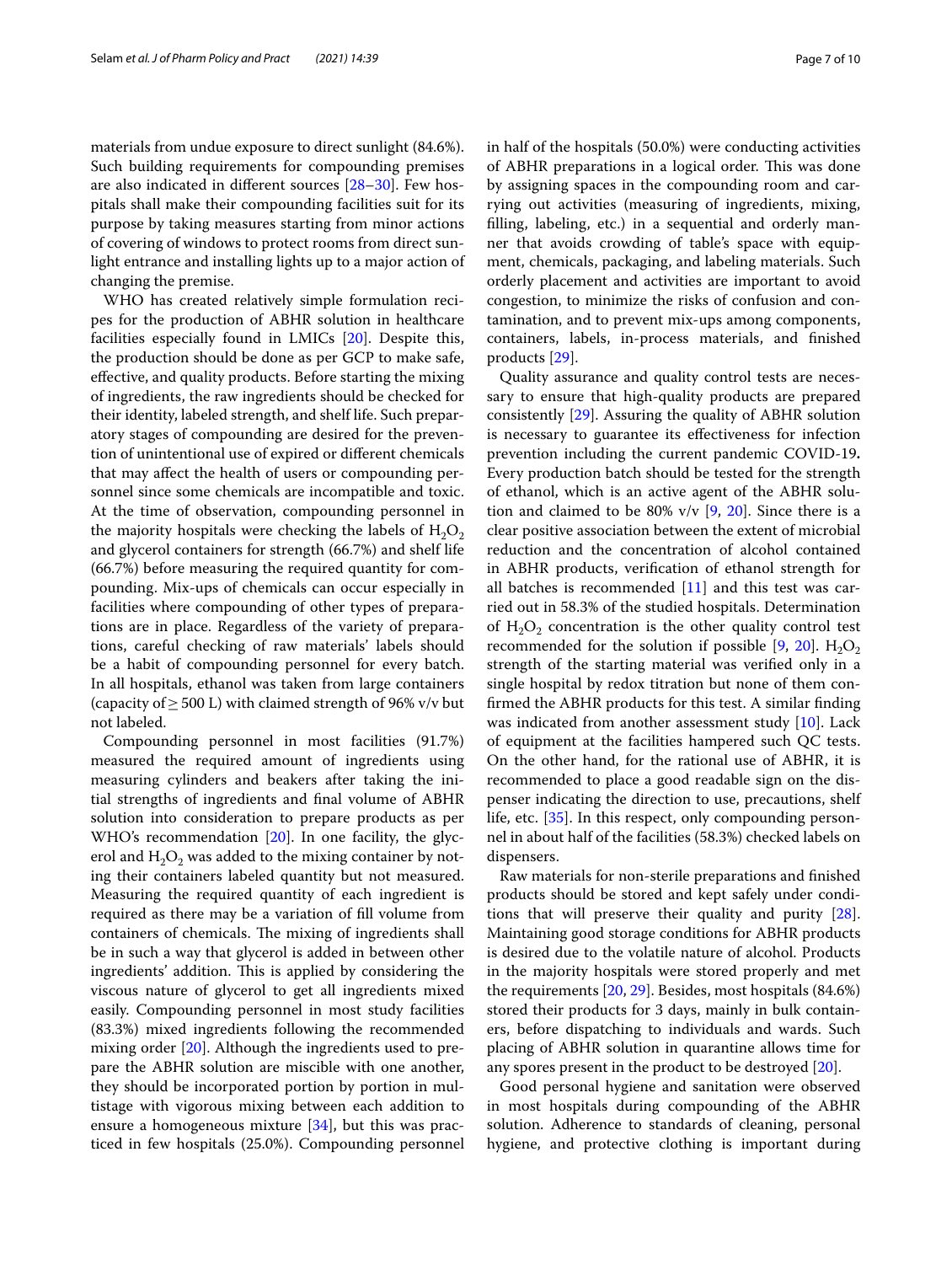compounding for safe handling of chemicals and protection of products from contamination [[28](#page-8-24)]. Dispensing bottles were reused for flling and distribution of the ABHR product in all hospitals. Thermal or chemical disinfection of recycled bottles shall be in place in health facilities before the reflling of the bottles for delivering efective ABHR solution since reprocessing of empty dispensers by simple washing may lead to handrub contamination [\[10](#page-8-8), [20](#page-8-17)]. But such practices were not observed in the majority of the study facilities and a similar result was reported in another study  $[10]$  $[10]$ . The reasons could be a lack of awareness on the importance of bottles' disinfection process and the absence of required supportive staf, cleaning equipment or disinfection guideline. The fear of handling recycled bottles because of the highly contagious coronavirus might be the other reason restricting peoples from disinfecting bottles.

Facilities, where non-sterile products are prepared, must have and maintain written or electronic documentation to demonstrate compliance with the requirements  $[29]$  $[29]$ . The document types obtained during the study period in the majority hospitals were only distribution records (84.6%) and SOP for the production of ABHR solution (84.6%). Although documentation is the key element of GCP, most facilities did not have most of the relevant documents for the production of ABHR and other non-sterile preparation. Facilities compounding nonsterile preparation must develop SOPs on all aspects of the compounding operation [\[29](#page-8-26)]. Absence of such documents might contribute to the poor adherence of facilities towards some activities (eg QC and disinfection of recycled bottles) required during ABHR production.

From the combined total score for documentation and QC activities (15 scores), ALERT hospital had fulflled the maximum parameters (scored 15) followed by AMSH and TASH which can be taken as models for other hospitals. On the other hand, minimum scores were obtained for RDDMH (1/15), YHMC (2/15), AABETH (2/15), ZMH (2/15), and TBH (2/15) that showed a need for much improvement by them concerning the observed documentation and QC parameters. Such comparison among hospitals helped some of them for improving their ABHR production practice by sharing experiences from those hospitals that met the majority requirements.

Such an observational study is believed to be better than the self-reported for assessing the ABHR compounding practice conformity to the requirements. This study is the frst in its kind, to our experience, and it can be used as a baseline for future similar studies. Despite this, the study has some limitations. Although there are many health facilities in the city, private hospitals, and public health facilities other than hospitals were not considered. Moreover, a single-time observational study design was used, making it difficult in generalizing the status of hospitals regarding ABHR solution production practice.

#### **Conclusion**

Proper hand hygiene using hand sanitizer plays a signifcant role in combating COVID-19 disease. While the ABHR production practice in health facilities is recommended during the COVID-19 crisis, the quality of the product should be assured especially for its alcohol content. Five hospitals did not verify the concentration of ethanol in the ABHR solution, which might afect the quality and efectiveness of the product. Most hospitals have fulflled the majority requirements of the premise and equipment required for compounding of ABHR solution in their facilities. All health facilities reused the bottles for dispensing of the product, but the majority of them did not perform the recommended chemical  $(84.6%)$  and thermal  $(75.0%)$  disinfection. The documentation system in most hospitals was found to be inadequate which needs to be improved. Generally, lower compliance of studied hospitals to GCP was observed during ABHR solution production especially regarding product preparation, QC, and documentation.

#### **Recommendations**

Ministry of Health-Ethiopia shall continuously monitor and evaluate the health facilities for their ABHR solution production practice and provide technical support when needed. Also, hospitals should undertake self-evaluation of their ABHR solution production practice and make appropriate correction whenever necessary. The researchers also recommended that interventional studies shall be carried out on the adequacy of ABHR solution production in the country's health facilities which already started the production. Furthermore, the drug regulatory body of the country should inspect health facilities engaged in the compounding of ABHR products and other non-sterile preparations for their adherence towards the local and international standards.

#### **Supplementary Information**

The online version contains supplementary material available at [https://doi.](https://doi.org/10.1186/s40545-021-00321-y) [org/10.1186/s40545-021-00321-y.](https://doi.org/10.1186/s40545-021-00321-y)

<span id="page-7-0"></span>**Additional fle 1.** Checklist.

#### **Acknowledgements**

The authors would like to thank staff of the pharmacy compounding units of all the studied hospitals for their cooperation. Our appreciation also goes to Ministry of Health-Ethiopia for facilitation the data collection.

#### **Authors' contributions**

All authors made substantial contributions to conception and design, acquisition of data, or analysis and interpretation of data; took part in drafting the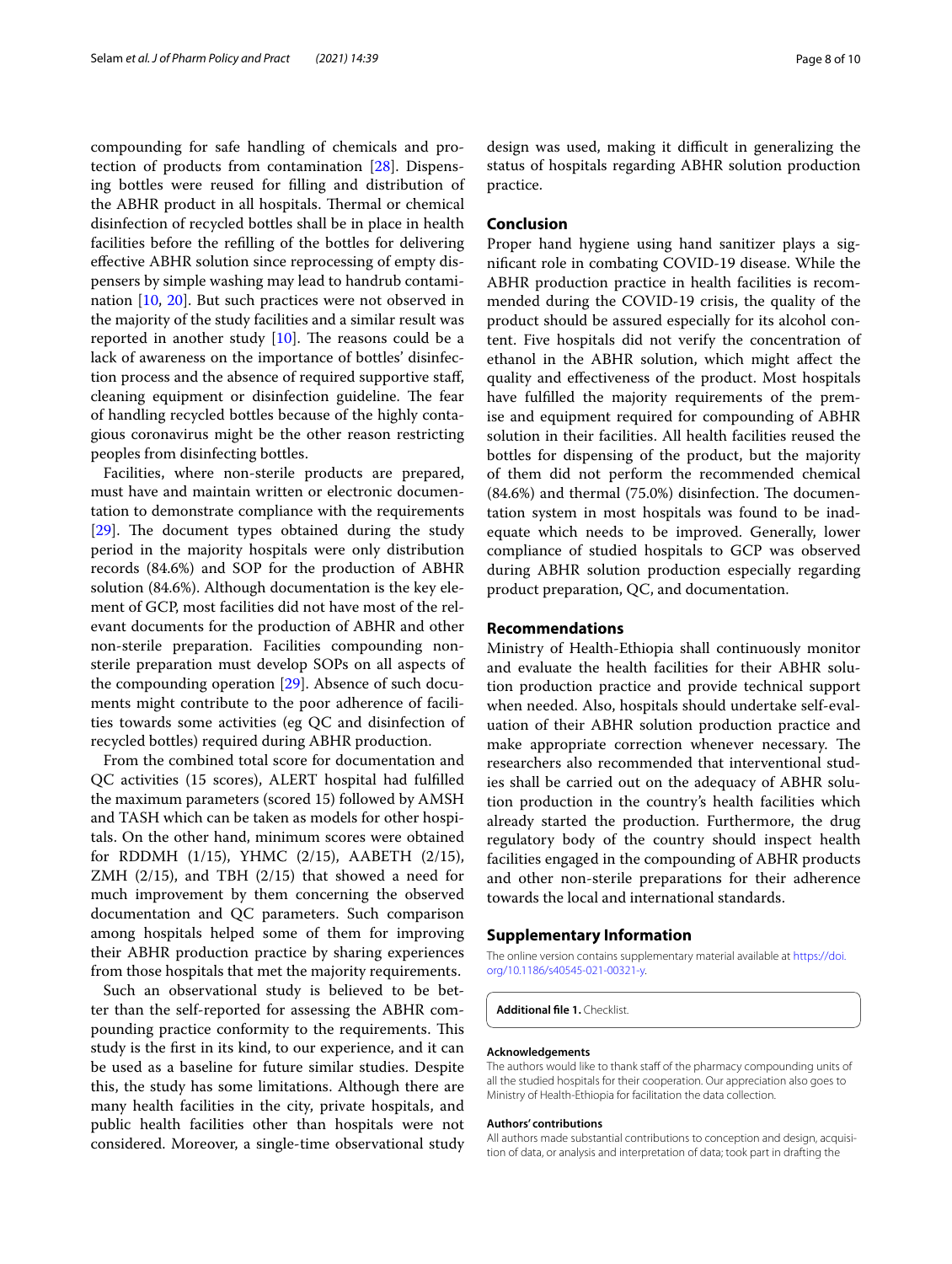article or revising it critically for important intellectual content; agreed to submit to the current journal; gave fnal approval of the version to be published; and agree to be accountable for all aspects of the work. All authors read and approved the fnal manuscript.

#### **Funding**

Not applicable.

#### **Availability of data and materials**

All data generated or analyzed during this study are included in the manuscript and Additional fle [1.](#page-7-0)

#### **Declarations**

#### **Ethics approval and consent to participate**

Ethical approval was obtained from the Ethical Review Board of School of Pharmacy, Addis Ababa University (ERB/SOP/213/06/2020). Besides, permission was sought from the respective managers of the hospitals before proceeding with the data collection. The data obtained from the observation were kept confdential and maintained locked throughout the study.

#### **Consent for publication**

Not applicable.

#### **Competing interests**

The authors declare that they have no competing interests.

#### **Author details**

<sup>1</sup> Department of Pharmaceutics and Social Pharmacy, School of Pharmacy, College of Health Sciences, Addis Ababa University, P.O. Box 1176, Addis Ababa, Ethiopia. <sup>2</sup> Pharmaceutical and Medical Equipment Directorate (PMED), Ministry of Health, Addis Ababa, Ethiopia. <sup>3</sup> All African Leprosy, Tuberculosis Rehabilitation and Training Centre (ALERT), Addis Ababa, Ethiopia. <sup>4</sup>Department of Pharmacology and Clinical Pharmacy, School of Pharmacy, College of Health Sciences, Addis Ababa University, Addis Ababa, Ethiopia.

# Received: 7 January 2021 Accepted: 28 April 2021<br>Published online: 02 May 2021

#### **References**

- <span id="page-8-0"></span>1. Coronavirus Updates, 2020. [https://www.worldometers.info/coronavirus/.](https://www.worldometers.info/coronavirus/) Accessed 26 Dec 2020.
- <span id="page-8-1"></span>2. Jing JLJ, Yi TP, Bose RJC, McCarthy JR, Tharmalingam N, Madheswaran T. Hand sanitizers: a review on formulation aspects, adverse efects, and regulations. Int J Environ Res Public Health. 2020;17(9):3326.
- <span id="page-8-2"></span>3. Ethiopia Confrmed The First Case of COVID-19-FMOH. [http://www.moh.](http://www.moh.gov.et/ejcc/en/node/194) [gov.et/ejcc/en/node/194.](http://www.moh.gov.et/ejcc/en/node/194) Accessed 24 Jul 2020.
- <span id="page-8-3"></span>4. Haleem A, Javaid M, Vaishya R. Efects of COVID-19 pandemic in daily life. Cur Med Res Pract. 2020;10(2):78–9.
- <span id="page-8-7"></span>5. Li Y, Wang Y, Yan D, Rao CY. Self-reported hand hygiene practices, and feasibility and acceptability of alcohol-based hand rubs among village healthcare workers in Inner Mongolia, China. J Hosp Infect. 2015;90(4):338–43.
- <span id="page-8-10"></span>6. WHO guidelines on hand hygiene in healthcare. Geneva, Switzerland: World Health Organization; 2009. [https://www.who.int/gpsc/5may/tools/](https://www.who.int/gpsc/5may/tools/9789241597906/en/) [9789241597906/en/](https://www.who.int/gpsc/5may/tools/9789241597906/en/). Accessed 29 May 2020.
- <span id="page-8-4"></span>7. Centers for Disease Control and Prevention. Coronavirus Disease 2019 (COVID-19). [https://www.cdc.gov/coronavirus/2019-ncov/prevent-getti](https://www.cdc.gov/coronavirus/2019-ncov/prevent-getting-sick/prevention.html) [ng-sick/prevention.html.](https://www.cdc.gov/coronavirus/2019-ncov/prevent-getting-sick/prevention.html) Accessed 03 Aug 2020.
- <span id="page-8-5"></span>8. Budd A, Lukas S, Hogan U, Priscille K, Fann K, Hill P, et al. A Case Study and the lessons learned from in-house alcohol based hand sanitizer production in a district hospital in Rwanda. J Serv Sci Manag. 2016;9:150–9.
- <span id="page-8-6"></span>9. World Health Organization. Local Production of Alcohol Based Hand rub Training Workshop Report. Harare, Zimbabwe, 18–23 March, 2013. [https://www.who.int/patientsafety/implementation/apps/events/ABHR](https://www.who.int/patientsafety/implementation/apps/events/ABHR-workshop-report.pdf?ua=1)[workshop-report.pdf?ua](https://www.who.int/patientsafety/implementation/apps/events/ABHR-workshop-report.pdf?ua=1)=1. Accessed 27 May 2020.
- <span id="page-8-8"></span>10. Bauer-Savage J, Pittet D, Kim K, Allegranzi B. Local production of WHOrecommended alcohol-based handrubs: feasibility, advantages, barriers and costs. Bull World Health Organ. 2013;91(12):963–9.
- <span id="page-8-27"></span>11. Hand Hygiene Australia. National hand hygiene initiative manual. 2019. [https://www.safetyandquality.gov.au/our-work/infection-prevention](https://www.safetyandquality.gov.au/our-work/infection-prevention-and-control/national-hand-hygiene-initiative-nhhi/national-hand-hygiene-initiative-manual)[and-control/national-hand-hygiene-initiative-nhhi/national-hand-hygie](https://www.safetyandquality.gov.au/our-work/infection-prevention-and-control/national-hand-hygiene-initiative-nhhi/national-hand-hygiene-initiative-manual) [ne-initiative-manual](https://www.safetyandquality.gov.au/our-work/infection-prevention-and-control/national-hand-hygiene-initiative-nhhi/national-hand-hygiene-initiative-manual). Accessed 27 Jul 2020.
- <span id="page-8-9"></span>12. Gudza-Mugabe M, Magwenzi MT, Mujuru HA, Bwakura-Dangarembizi M, Robertson V, Aiken AM. Efect of handrubbing using locally-manufactured alcohol-based handrubs in paediatric wards in Harare Zimbabwe. Antimicrob Resist Infect Control. 2017;6(8):1–4.
- <span id="page-8-11"></span>13. Dixit A, Pandey P, Mahajan R, Dhasmana D. Alcohol based hand sanitizers: assurance and apprehensions revisited. Res J Pharm Biol Chem Sci. 2014;5(1):558–63.
- <span id="page-8-12"></span>14. Simon AC. Hand hygiene, the crusade of the infection control specialist. Alcohol-based handrub: the Solution. Acta Clin Belg. 2004;59(4):189–93.
- 15. Hugonnet S, Perneger TV, Pittet D. Alcohol-based handrub improves compliance with hand hygiene in intensive care units. Arch Intern Med. 2002;162(9):1037–43.
- <span id="page-8-13"></span>16. Karabay O, Sencan I, Sahin I, Alpteker H, Ozcan A, Oksuz S. Compliance and efficacy of hand rubbing during in-hospital practice. Med Princ Pract. 2005;14(5):313–7.
- <span id="page-8-14"></span>17. Allegranzi B, Pittet D. Healthcare-associated infection in developing countries: simple solutions to meet complex challenges. Infect Control Hosp Epidemiol. 2007;28(12):1323–7.
- <span id="page-8-15"></span>18. Pittet D, Allegranzi B, Storr J, Nejad SB, Dziekan G, Leotsakos A, et al. Infection control as a major WHO priority for developing countries. J Hosp Infect. 2008;68(4):285–92.
- <span id="page-8-16"></span>19. Saito H, Inoue K, Ditai J, Wanume B, Abeso J, Balyejussa J, et al. Alcoholbased hand rub and incidence of healthcare associated infections in a rural regional referral and teaching hospital in Uganda ('WardGel' study). Antimicrob Resist Infect Control. 2017;6(129):1–12.
- <span id="page-8-17"></span>20. World Health Organization (WHO). Guide to Local Production: WHO-Recommended Handrub Formulations. 2010[https://www.who.int/gpsc/](https://www.who.int/gpsc/5may/Guide_to_Local_Production.pdf) [5may/Guide\\_to\\_Local\\_Production.pdf](https://www.who.int/gpsc/5may/Guide_to_Local_Production.pdf). Accessed 04 Mar 2020.
- <span id="page-8-22"></span>21. Kama-Kieghe S, Duong A. Local Production of Alcohol Based Hand Rubs (ABHR) in Nigeria—the way of the future? 2016**.** [https://infectioncontrol.](https://infectioncontrol.tips/2016/03/05/abhr/) [tips/2016/03/05/abhr/.](https://infectioncontrol.tips/2016/03/05/abhr/) Accessed 08 May 2020.
- 22. Widmer AF, Conzelmann M, Tomic M, Frei R, Stranden AM. Introducing alcohol-based hand rub for hand hygiene: the critical need for training. Infect Control Hosp Epidemiol. 2007;28(1):50–4.
- <span id="page-8-18"></span>23. Allegranzi B, Gayet-Ageron A, Damani N, Bengaly L, Mclaws M, Moro M, et al. Global implementation of WHO's multimodal strategy for improvement of hand hygiene: a quasi-experimental study. Lancet Infect Dis. 2013;13(10):843–51.
- <span id="page-8-19"></span>24. Vaishya R, Javaid M, Khan IH, Haleem A. Artifcial Intelligence (AI) applications for COVID-19 pandemic. Diabetes Metab Syndr. 2020;14(4):337–9.
- <span id="page-8-20"></span>25. Iyengar KP, Vaishya R, Bahl S, Vaish A. Impact of the coronavirus pandemic on the supply chain in healthcare. Br J Healthc Manag. 2020;26:1–4.
- <span id="page-8-21"></span>26. Tolu LB, Ezeh A, Feyissa GT. How prepared is Africa for the COVID-19 pandemic response? The case of Ethiopia. Risk Manag Healthc Policy. 2020;13:771–6.
- <span id="page-8-23"></span>27. Ministry of Health-Ethiopia. Health facility alcohol based hand rub preparation standard operating procedure. 2019. [http://www.moh.gov.](http://www.moh.gov.et/ejcc/am/HEALTH%20FACILITY%20ALCOHOL%20BASED%20HAND%20RUB%20PREPARATION%20STANDARD%20OPERATING%20PROCEDUR) [et/ejcc/am/HEALTH%20FACILITY%20ALCOHOL%20BASED%20HAND%](http://www.moh.gov.et/ejcc/am/HEALTH%20FACILITY%20ALCOHOL%20BASED%20HAND%20RUB%20PREPARATION%20STANDARD%20OPERATING%20PROCEDUR) [20RUB%20PREPARATION%20STANDARD%20OPERATING%20PROCEDUR](http://www.moh.gov.et/ejcc/am/HEALTH%20FACILITY%20ALCOHOL%20BASED%20HAND%20RUB%20PREPARATION%20STANDARD%20OPERATING%20PROCEDUR). Accessed 10 May 2020.
- <span id="page-8-24"></span>28. Ministry of Health-Ethiopia. National guideline for compounding of dermatological preparations frst edition. 2020. [www.moh.gov.et/ejcc/](http://www.moh.gov.et/ejcc/am/NATIONAL_FOR_COMPOUNDING_DERMATOLOGICAL_PREPARATIONS) [am/NATIONAL\\_FOR\\_COMPOUNDING\\_DERMATOLOGICAL\\_PREPARATIO](http://www.moh.gov.et/ejcc/am/NATIONAL_FOR_COMPOUNDING_DERMATOLOGICAL_PREPARATIONS) [NS.](http://www.moh.gov.et/ejcc/am/NATIONAL_FOR_COMPOUNDING_DERMATOLOGICAL_PREPARATIONS) Accessed 30 Jul 2020.
- <span id="page-8-26"></span>29. USP. 〈795〉Pharmaceutical Compounding—Non sterile Preparations. 2019. [https://www.uspnf.com/sites/default/fles/usp\\_pdf/EN/USPNF/](https://www.uspnf.com/sites/default/files/usp_pdf/EN/USPNF/revisions/gc795.pdf) [revisions/gc795.pdf.](https://www.uspnf.com/sites/default/files/usp_pdf/EN/USPNF/revisions/gc795.pdf) Accessed 12 May 2020.
- <span id="page-8-25"></span>30. Drug Administration and Control Authority (DACA) of Ethiopia. Standards for the establishment and practice of pharmaceutical compounding laboratory. 2002. [http://www.ethiopianreview.com/pdf/001/Labcomp.](http://www.ethiopianreview.com/pdf/001/Labcomp.pdf) [pdf.](http://www.ethiopianreview.com/pdf/001/Labcomp.pdf) Accessed 06 Mar 2020.
- 31. Food, Medicine and HealthCare Administration and Control Authority of Ethiopia (FMHACA). Small Scale Medicine Establishment Directive. 2014. [http://www.fmhaca.gov.et/wp-content/uploads/2019/03/](http://www.fmhaca.gov.et/wp-content/uploads/2019/03/Small-Scale-Medicine-Establishment-Directive.pdf)